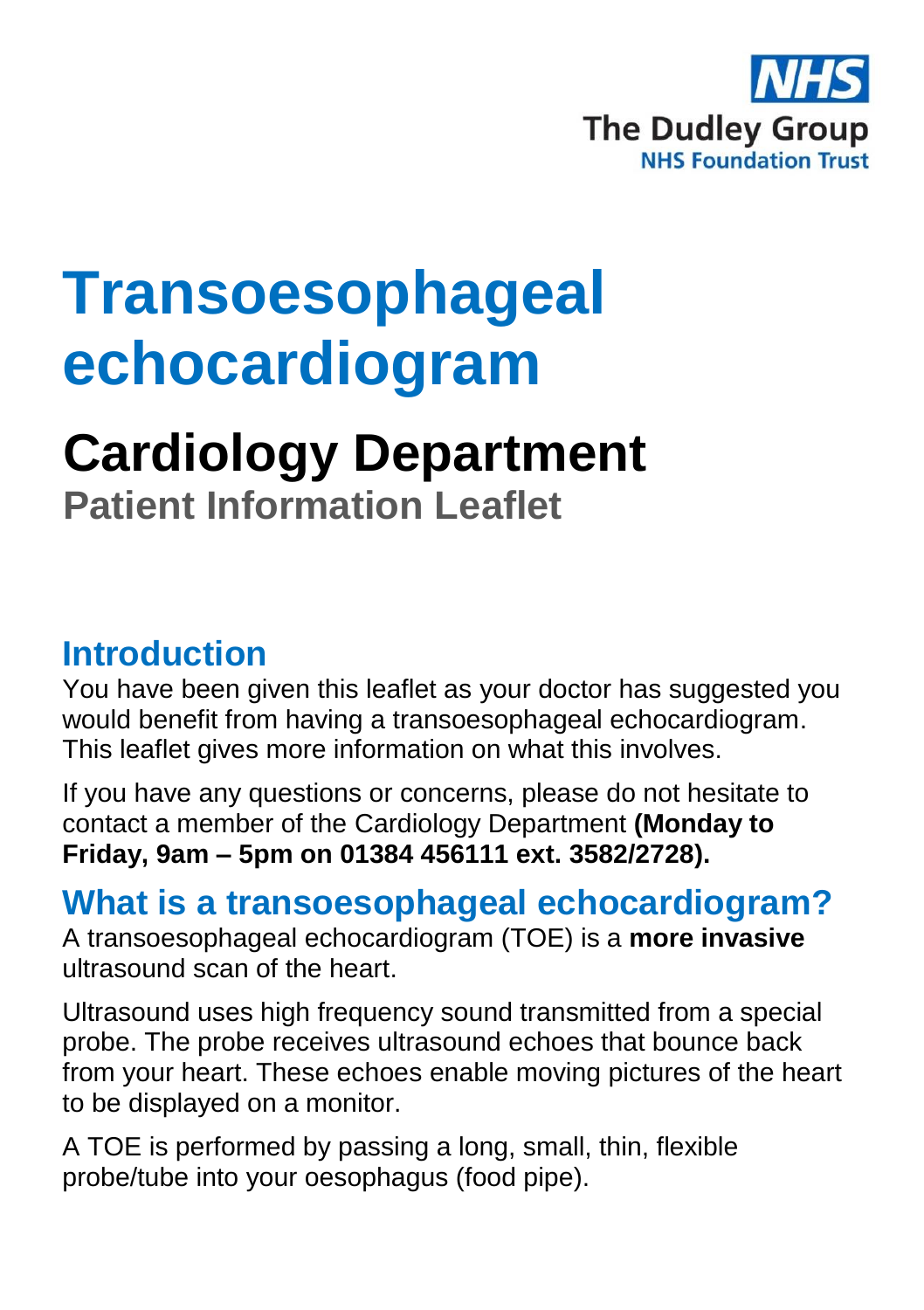The oesophagus lies directly behind the heart, with no other structures in between. Therefore, the images are much clearer than those from the front of the chest, where the chest wall, ribs and lungs get in the way.

### **What are the benefits?**

TOE is particularly useful for looking very closely at the heart valves and surrounding structures. It is also a good test to find holes in the heart, blood clots or evidence of infection. It will give your doctor important information about the health of your heart.

## **What are the risks?**

The procedure is relatively safe and complications are rare. The cardiac physiologist and/or consultant cardiologist will explain the risks of the procedure and ask you to sign a consent form, if you are happy to go ahead with the TOE.

Most commonly some people may have a sore throat after the procedure. A post care TOE information sheet is provided to each patient, once the test is completed.

Before swallowing the probe, you will be offered an anaesthetic throat spray to numb your throat. By numbing your throat, the procedure should be painless, and only a little uncomfortable when the probe is swallowed. A light sedative can be offered to relax you and make the procedure more comfortable.

#### **Safety**

The sedating drug we use is very safe. There are cardiac physiologists and consultant cardiologists with you at all times who will monitor you during the procedure and in the recovery area afterwards. Oxygen is always given during the procedure.

The risk of complications is slightly higher in the elderly or those with chronic chest or heart disease.

## **What are the alternatives?**

You may be able to have a different type of test. Please speak to your consultant about the alternatives suitable for you.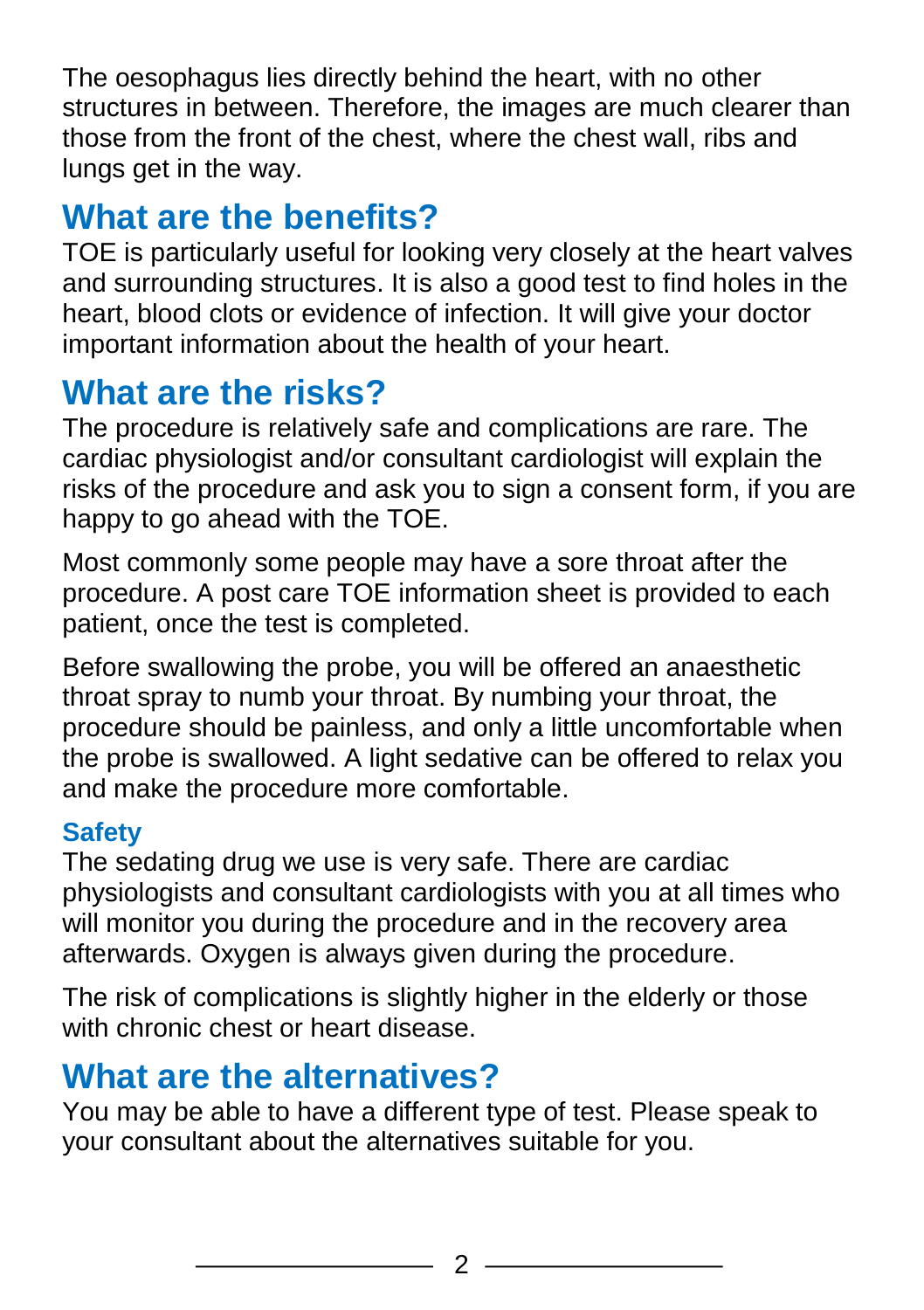#### **What should I do before the test?**

- Do not eat or drink for six hours, before your test. This includes water (you can take medications, see next point).
- Unless instructed otherwise by your doctor, you should continue to take normal medications. Have them with just a sip of water.
- Please read your appointment letter carefully with regards to blood thinning medications, i.e. Warfarin, Riveroxiban, Epixiban etc.
- You will also be instructed in your appointment letter to have an MRSA screen, approximately two weeks before the test. Information on where to have this done is provided in the appointment letter.
- Many patients prefer to have a sedative for the test. Therefore, you will need to arrange for a responsible adult/relative/friend to come with you to your appointment. They will need to take you home as you may feel sleepy after having the sedation. Your test may not be carried out unless a responsible adult is with you.
- If you have difficulty in swallowing, or have ever had surgery on your throat or oesophagus, you should tell the Cardiology Department as soon as you receive your appointment. You may need to have other investigations before this test.

#### **What will happen when I arrive?**

When you arrive, you will be taken to the cardiac day case unit. where the doctor or cardiac physiologist will come and explain the test to you and ask you some routine questions. They will also run through all the risks to the procedure. They will check that you understand the test and are happy to proceed with it. After this, you will need to sign a consent form, if you are happy to proceed.

Once the consent form is signed, the doctor, a nurse, or cardiac physiologist will place a cannula into your arm. This will allow for sedating medication to be given if required.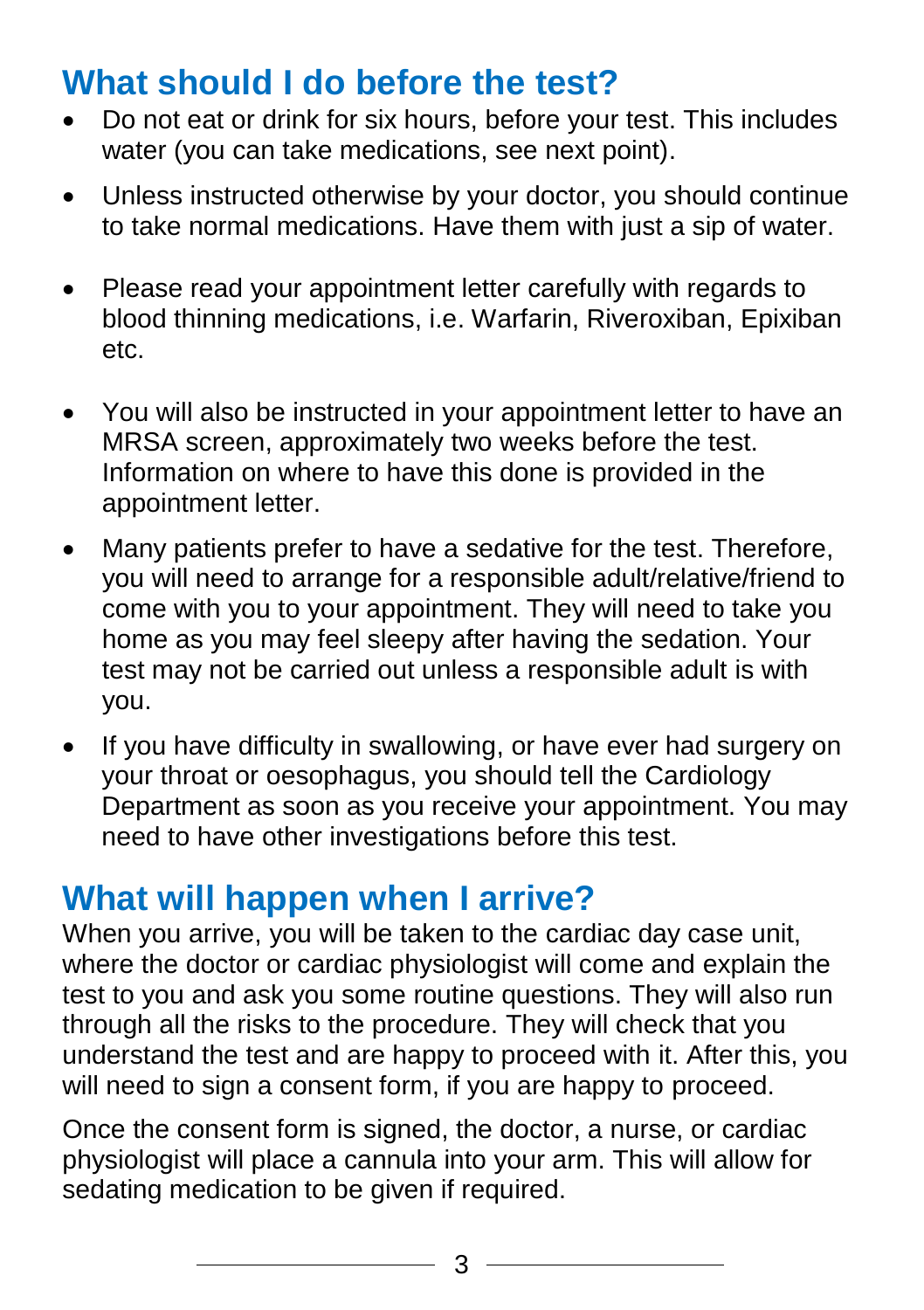### **What happens during the test?**

- You will need to lie on a couch or bed.
- If you wear dentures (false teeth) or glasses, you will need to remove these before the procedure starts.
- If you are having a sedative, we will insert a cannula (small, plastic tube) into a vein in your arm.
- We will attach three ECG leads, from the echocardiogram machine, to monitor your heart rate throughout the test. A blood oxygen monitor (SATS probe) will be placed on your finger. (Please ensure nail varnish is removed). We will give you oxygen through your nose, via a nasal cannula.
- We will spray your throat with local anaesthetic to make it numb, and put a bite guard between your front teeth.
- The doctor will lubricate the protective tubing with sterile ultrasound gel which covers the probe, and then put it at the back of your mouth. The ultrasound gel allows for better contact with the oesophagus, and enables better image quality.
- We will ask you to swallow a small number of times to help the tube pass into the food pipe. This may be uncomfortable but it will not be painful. Once the probe is in place, it is only mildly uncomfortable. You will be asked to calmly breathe through your nose.

You will be given the following medication during the test: midazolam (the sedative).

### **How long will it take?**

The procedure may take up to one hour, excluding preparation. If you are having a sedative, you will need to stay in hospital afterwards until you recover, for approximately 90 minutes, however, this can vary depending on how you react to the midazolam. You will be recovered either in the cardiac day case unit, or in the echocardiogram room. The probe is usually in the food pipe for up to 45-50 minutes.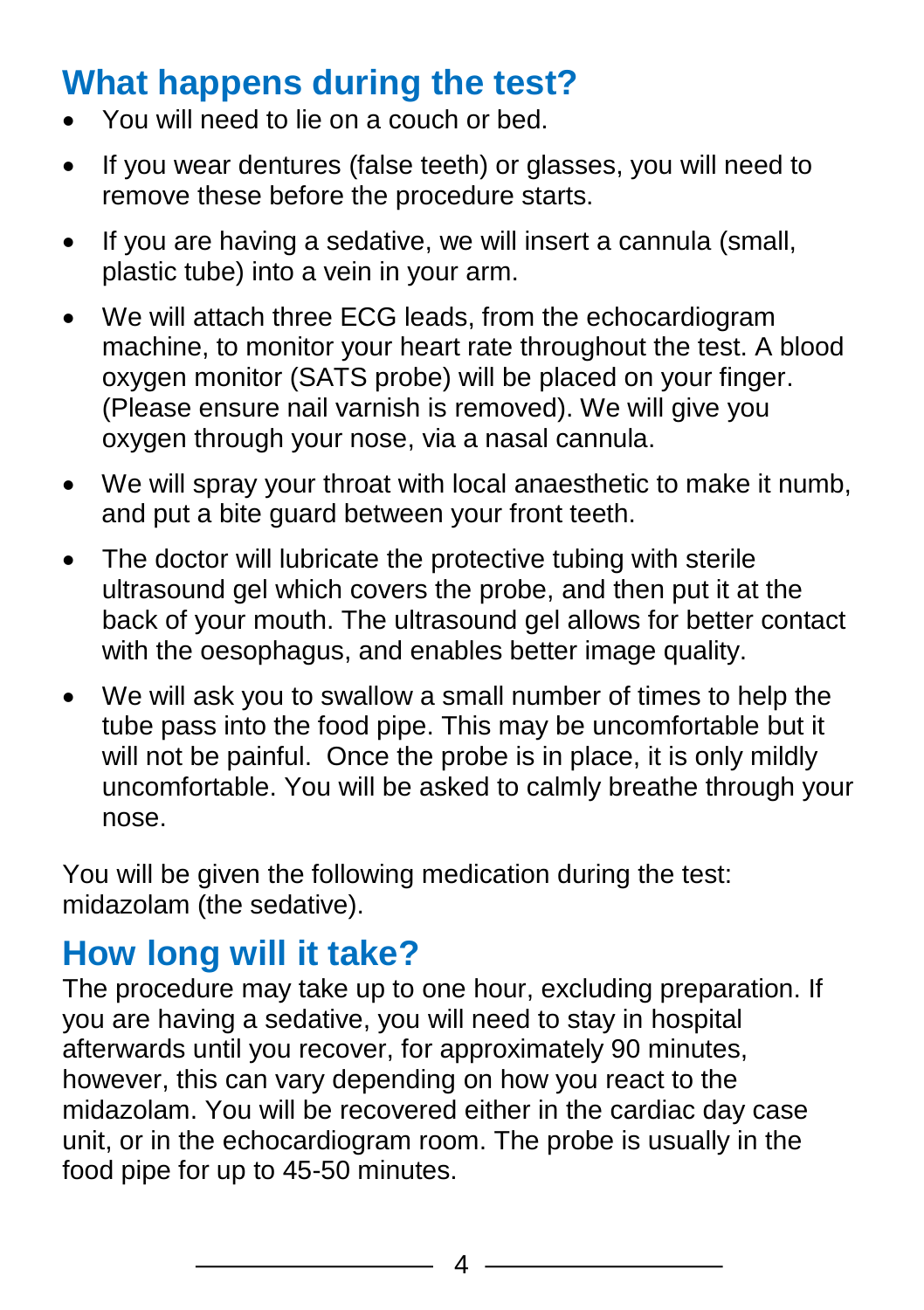#### **What happens after the test? (For outpatients)**

If you have not had sedation, you can go home straight away. You must not eat or drink for one hour, until the sensation returns to your throat. An after procedure care sheet will be provided and explained to you by the cardiac physiologist.

Occasionally, some patients have a sore throat after the procedure. This will usually go away in a day or so, without medication.

If you have had sedation, you will need to sit or lie in a recovery area in the department (see above - under 'How long will it take?'). The length of time will vary from one hour up to two hours depending on how you respond to the sedation, and how soon you return to your normal self. Once you feel awake enough to travel, you can go home.

You will need a responsible adult to take you home afterwards by car or accompany you in a taxi. A responsible adult will need to stay with you overnight for your safety. You will need to rest for the remainder of the day.

As it takes time for the effects of the sedative to fully wear off, you should not:

- drive or ride a bicycle
- sign legal documents
- operate machinery
- drink alcohol
- take any sleeping tablets
- attempt to cook, use sharp utensils or pour boiling fluids

for 24 hours after having sedation.

The policies of individual motor insurers will vary slightly so it is advisable to check their recommendations before you drive.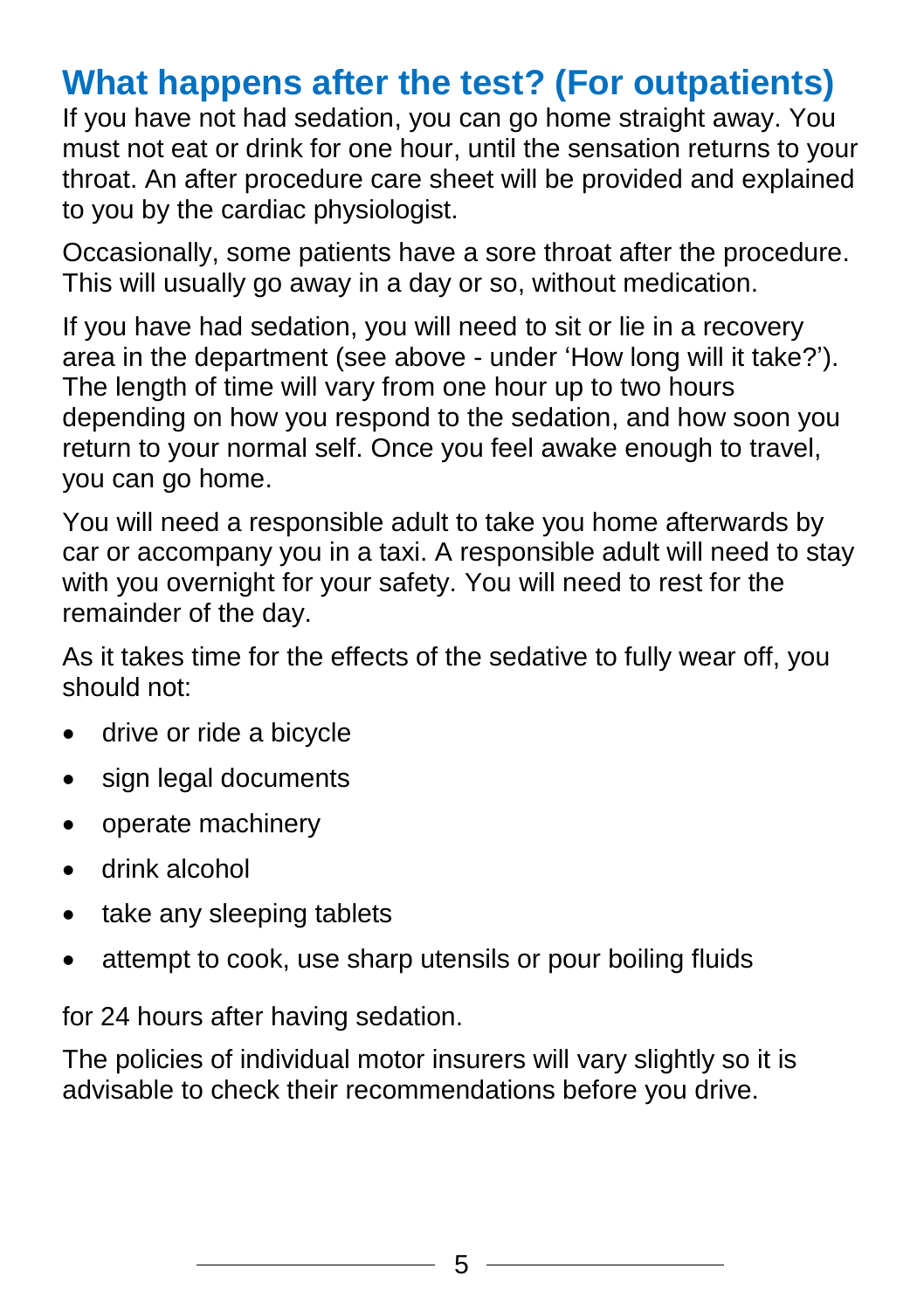In addition:

- You may not remember information given to you afterwards by your doctor. Your memory may be affected for up to 24 hours following the procedure.
- The effect of the sedation may be prolonged by other drugs you are taking.

#### **What happens after the test? (For inpatients)**

If you had a sedative injection, you may feel sleepy for several hours after the procedure.

- Do not eat for at least two hours after the test. After this time, your gag reflex will return and there will be no risk of choking when you eat and drink again. (A post procedure information leaflet will be provided by the nurse looking after you).
- The nurse will check your blood pressure, breathing rate and pulse, until you are completely awake.
- Occasionally, some patients have a sore throat after the procedure. This will usually go away in a day or so, without medication.
- If you have any worries or queries, please do not hesitate to ask the hospital doctor or nurse.

#### **How do I get the results?**

We will send the results of the test to the consultant who requested the scan. They, or one of their team, will send you an appointment to see your consultant in clinic for these results.